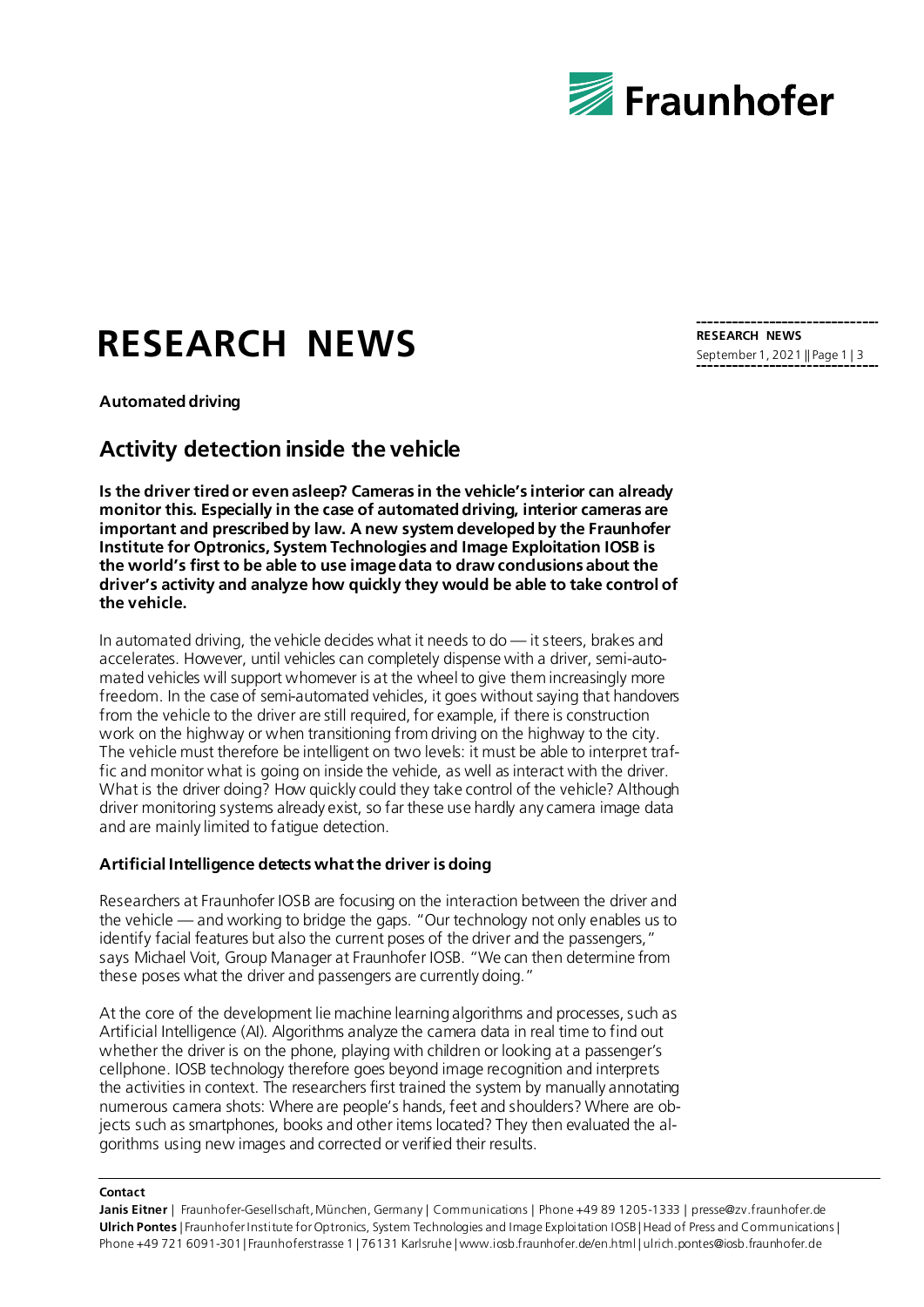

The system abstracts images of the driver or passengers to form a digital skeleton — a type of stick figure that replicates the person's body poses. It consequently deduces the activity using the skeletal movement and supplementary object recognition. "The algorithms can thereby tell whether someone is sleeping or looking at the street, how distracted the person is and how long it will take them to focus back on the road," explains Voit. The system supports both traditional video cameras and infrared cameras that can see in the dark, as well as 3D cameras that measure the distance between objects and the camera. The system even gives interior designers freedom in terms of camera placement.

The researchers have been dealing with issues related to activity detection in vehicle interiors in numerous research projects, collaborating with renowned car manufacturers such as Audi and Volkswagen, as well as with suppliers such as Bosch and Continental. The projects have been supported by the German Federal Ministry of Education and Research (BMBF), the German Federal Ministry for Economic Affairs and Energy (BMWi) or the Federal Ministry of Transport and Digital Infrastructure (BMVI). "We can not only detect the activities of the driver but those of all passengers, too — both in the front and back of the vehicle," confirms Voit. "The technology is ready for pilot production. We are already in contact with companies who want to use our technology." Linking the developments is the institute's own driving simulator, which industry customers can also benefit from in the context of individual R&D projects. Simulating traffic situations, it forms the basis for collecting relevant driving and behavioral data. Furthermore, its extensive sensor technology means that the behavior of all passengers can be studied.

## **Data protection is a priority**

As far as data protection and security aspects are concerned, the researchers made this a priority from the start. "The camera data are analyzed in real time, not saved and do not leave the vehicle at any point. Personalized models are also not needed for this, so no personal data is collected," says Pascal Birnstill, Senior Scientist at Fraunhofer IOSB, who specializes in data security, data protection and transparency. The technology respects privacy from the outset and thus complies with the strict regulations and high level of data protection awareness in the EU.

## **Numerous applications — even beyond activity detection**

A new EU regulation highlights how important activity detection is; driver monitoring is to become mandatory in automated cars, no matter their level of automation. Using Fraunhofer IOSB technology, vehicle manufacturers can not only meet this requirement but also make numerous visions in terms of autonomous driving a reality. Let's take an example: voice recognition for communication between people and cars is fast approaching its limits. The command "Park there" is not meaningful in itself. However,

# **RESEARCH NEWS**

September 1, 2021 || Page 2 | 3